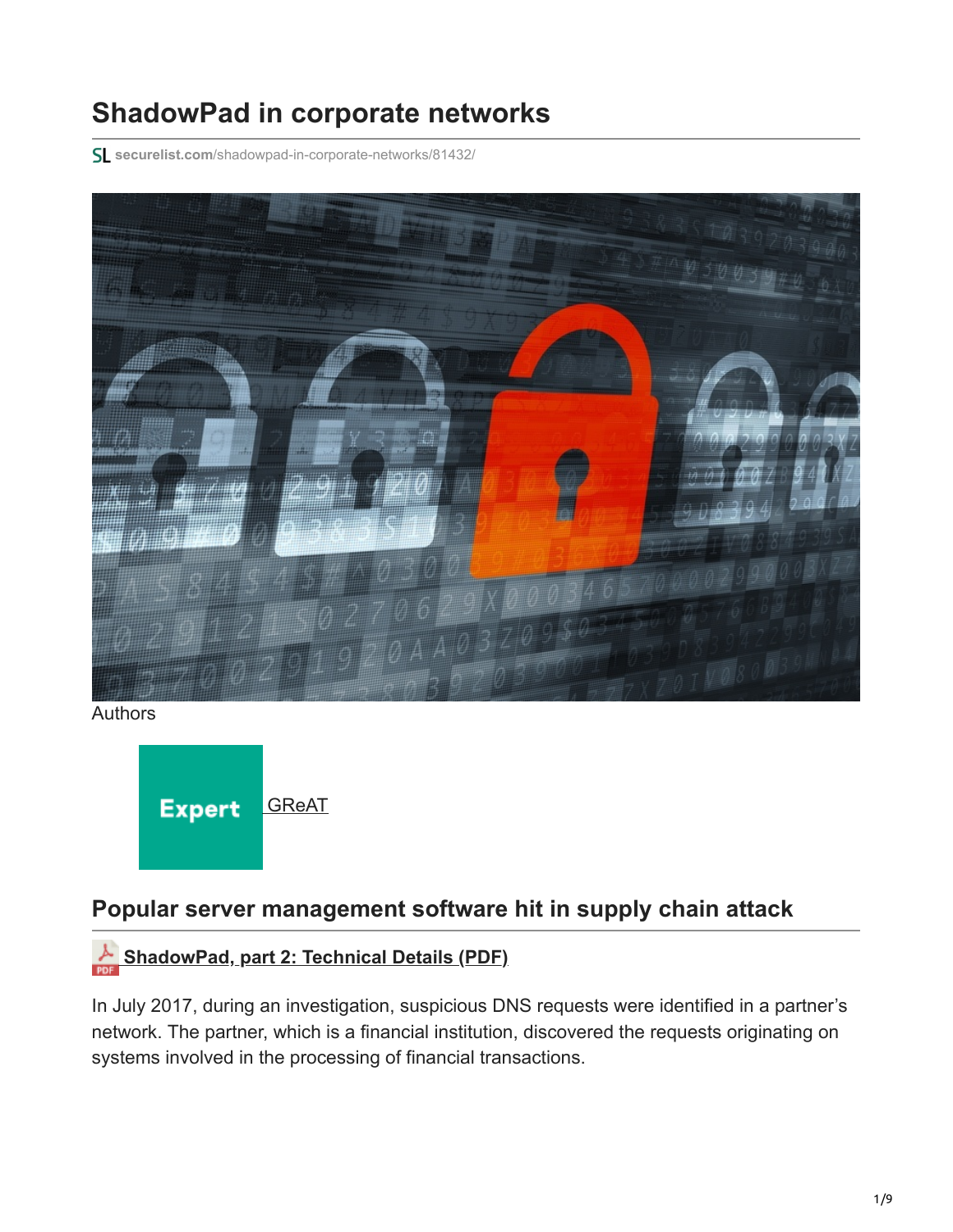Further investigation showed that the source of the suspicious DNS queries was a software package produced by [NetSarang.](https://www.netsarang.com/en/) Founded in 1997, NetSarang Computer, Inc. develops, markets and supports secure connectivity solutions and specializes in the development of server management tools for large corporate networks. The company maintains headquarters in the United States and South Korea.



Our analysis showed that recent versions of software produced and distributed by NetSarang had been surreptitiously modified to include an encrypted payload that could be remotely activated by a knowledgeable attacker.

The backdoor was embedded into one of the code libraries used by the software (nssock2.dll):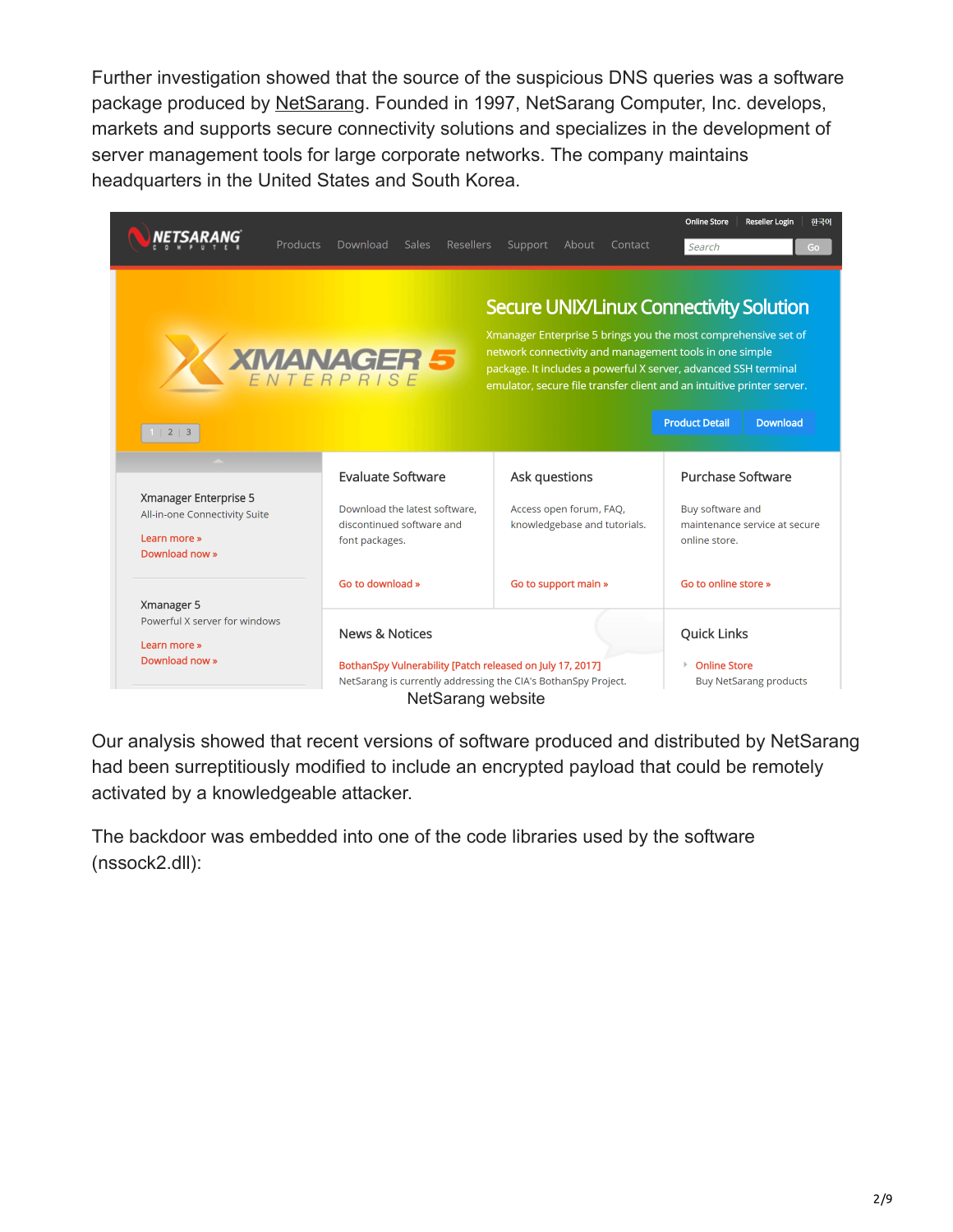

Backdoored dll in a list of loaded modules of Xshell5 sofware



Disposition of the NSSOCK2.DLL binary with embedded malicious code

The attackers hid their malicious intent in several layers of encrypted code. The tiered architecture prevents the actual business logics of the backdoor from being activated until a special packet is received from the first tier command and control (C&C) server ("activation C&C server"). Until then, it only transfers basic information, including the computer, domain and user names, every 8 hours.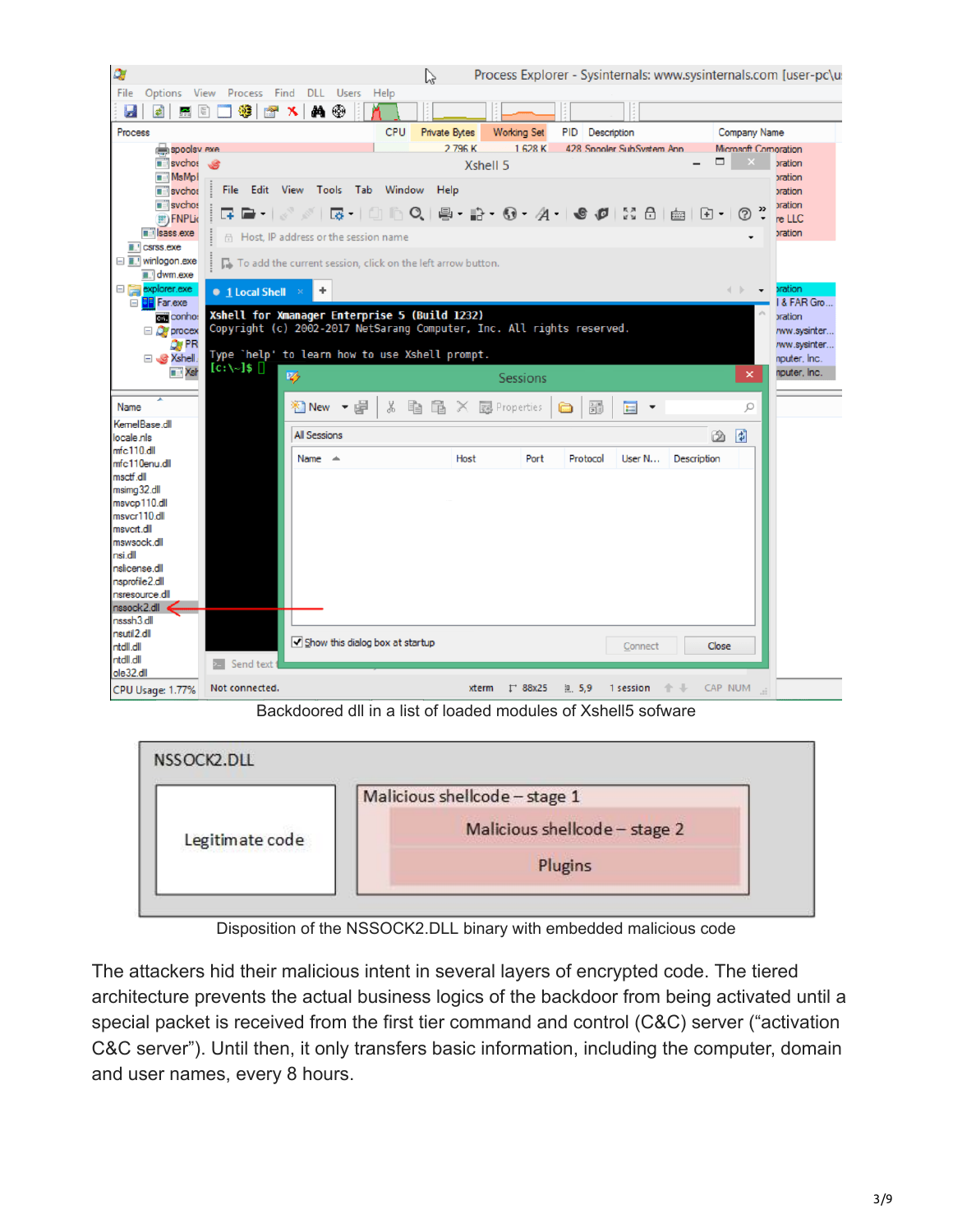Activation of the payload would be triggered via a specially crafted DNS TXT record for a specific domain. The domain name is generated based on the current month and year values, e.g. for August 2017 the domain name used would be "nylalobghyhirgh.com".







Only when triggered by the first layer of C&C servers does the backdoor activate its second stage

The module performs a quick exchange with the controlling DNS server and provides basic target information (domain and user name, system date, network configuration) to the server. The C&C DNS server in return sends back the decryption key for the next stage of the code, effectively activating the backdoor. The data exchanged between the module and the C&C is encrypted with a proprietary algorithm and then encoded as readable latin characters. Each packet also contains an encrypted "magic" DWORD value "52 4F 4F 44" ('DOOR' if read as a little-endian value).

Our analysis indicates the embedded code acts as a modular backdoor platform. It can download and execute arbitrary code provided from the C&C server, as well as maintain a virtual file system (VFS) inside the registry. The VFS, and any additional files created by the code, are encrypted and stored in a location unique to each victim. The remote access capability includes a domain generation algorithm (DGA) for C&C servers which changes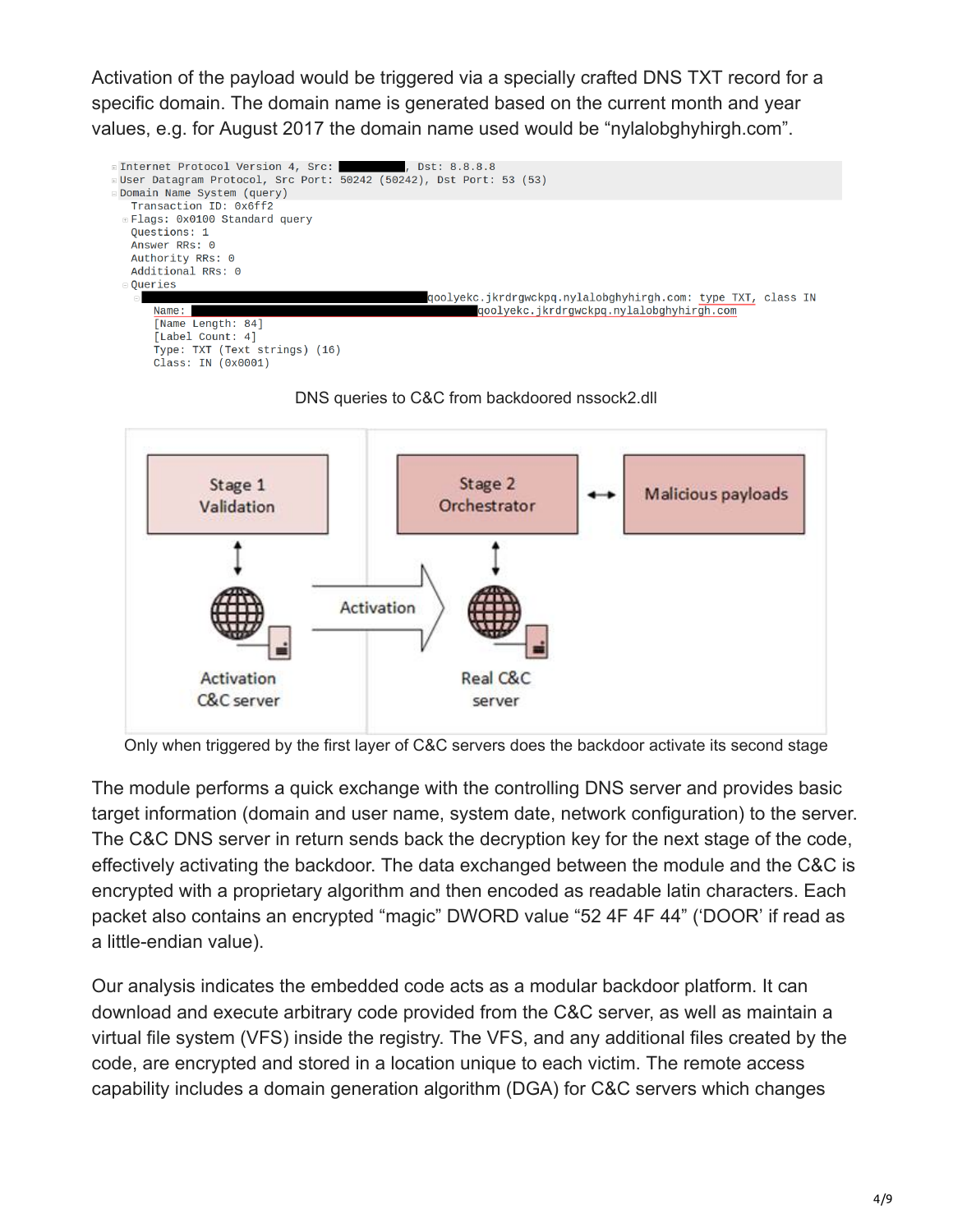every month. The attackers behind this malware have already registered the domains covering July to December 2017, which indirectly confirms alleged start date of the attack as around mid July 2017.

Currently, we can confirm activated payload in a company in Hong Kong. Given that the NetSarang programs are used in hundreds of critical networks around the world, on servers and workstations belonging to system administrators, it is **strongly** recommended that companies take immediate action to identify and contain the compromised software.

Kaspersky Lab products detect and protect against the backdoored files as "Backdoor.Win32.ShadowPad.a".

We informed NetSarang of the compromise and they immediately responded by pulling down the compromised software suite and replacing it with a previous clean version. The company has also published a message

(https://www.netsarang.com/news/security\_exploit\_in\_july\_18\_2017\_build.html) acknowledging our findings and warning their customers.

ShadowPad is an example of the dangers posed by a successful supply-chain attack. Given the opportunities for covert data collection, attackers are likely to pursue this type of attack again and again with other widely used software components. Luckily, NetSarang was fast to react to our notification and released a clean software update, most likely preventing hundreds of data-stealing attacks against their clients. This case is an example of the value of threat research as a means to secure the wider internet ecosystem. No single entity is in a position to defend all of the links in an institution's software and hardware supply-chain. With successful and open cooperation, we can help weed out the attackers in our midst and protect the internet for all users, not just our own.

For more information please contact: [intelreports@kaspersky.com](http://10.10.0.46/mailto:intelreports@kaspersky.com)

## **Frequently Asked Questions**

#### **What does the code do if activated?**

If the backdoor were activated, the attacker would be able to upload files, create processes, and store information in a VFS contained within the victim's registry. The VFS and any additional files created by the code are encrypted and stored in locations unique to each victim.

#### **Which software packages were affected?**

We have confirmed the presence of the malicious file (nssock2.dll) in the following packages previously available on the NetSarang site: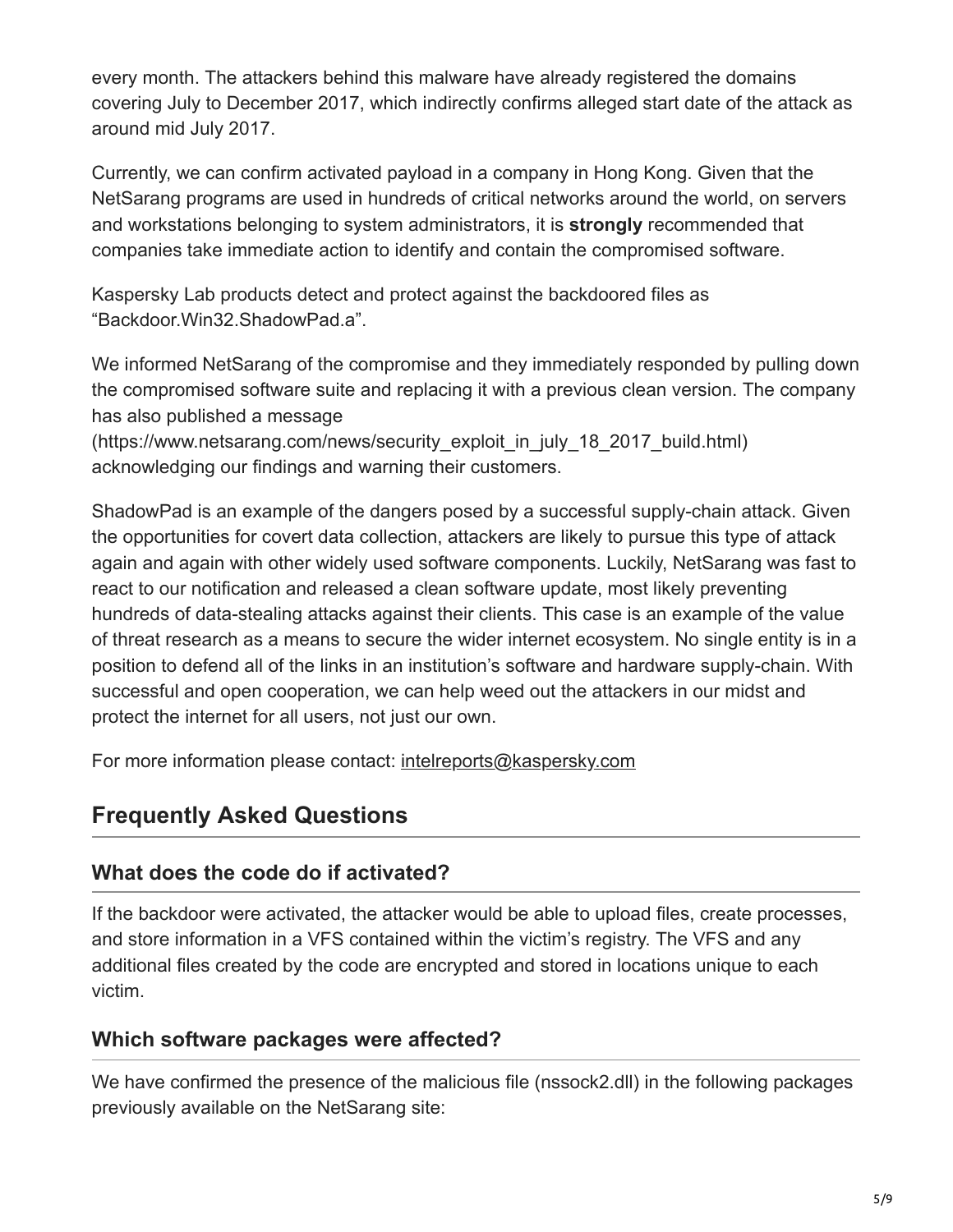Xmanager Enterprise 5 Build 1232 Xme5.exe, Jul 17 2017, 55.08 MB MD5: 0009f4b9972660eeb23ff3a9dccd8d86 SHA1: 12180ff028c1c38d99e8375dd6d01f47f6711b97

Xmanager 5 Build 1045 Xmgr5.exe, Jul 17 2017, 46.2 MB MD5: b69ab19614ef15aa75baf26c869c9cdd SHA1: 35c9dae68c129ebb7e7f65511b3a804ddbe4cf1d

Xshell 5 Build 1322 Xshell5.exe, Jul 17 2017, 31.58 MB MD5: b2c302537ce8fbbcff0d45968cc0a826 SHA1: 7cf07efe04fe0012ed8beaa2dec5420a9b5561d6

Xftp 5 Build 1218 Xftp5.exe, Jul 17 2017, 30.7 MB MD5: 78321ad1deefce193c8172ec982ddad1 SHA1: 08a67be4a4c5629ac3d12f0fdd1efc20aa4bdb2b

Xlpd 5 Build 1220 Xlpd5.exe, Jul 17 2017, 30.22 MB MD5: 28228f337fdbe3ab34316a7132123c49 SHA1: 3d69fdd4e29ad65799be33ae812fe278b2b2dabe

#### **Is NetSarang aware of this situation?**

Yes, we contacted the vendor and received a swift response. Shortly after notification by Kaspersky Lab all malicious files were removed from NetSarang website.

#### **How did you find the software was backdoored?**

During an investigation, suspicious DNS requests were identified on a partner's network. The partner, which is a financial institution, detected these requests on systems related to the processing of financial transactions. Our analysis showed that the source of these suspicious requests was a software package produced by NetSarang.

#### **When did the malicious code first appear in the software?**

A fragment of code was added in nssock2.dll (MD5:

97363d50a279492fda14cbab53429e75), compiled Thu Jul 13 01:23:01 2017. The file is signed with a legitimate NetSarang certificate (Serial number: 53 0C E1 4C 81 F3 62 10 A1 68 2A FF 17 9E 25 80). This code is not present in the nssock2.dll from March (MD5: ef0af7231360967c08efbdd2a94f9808) included with the NetSarang installation kits from April.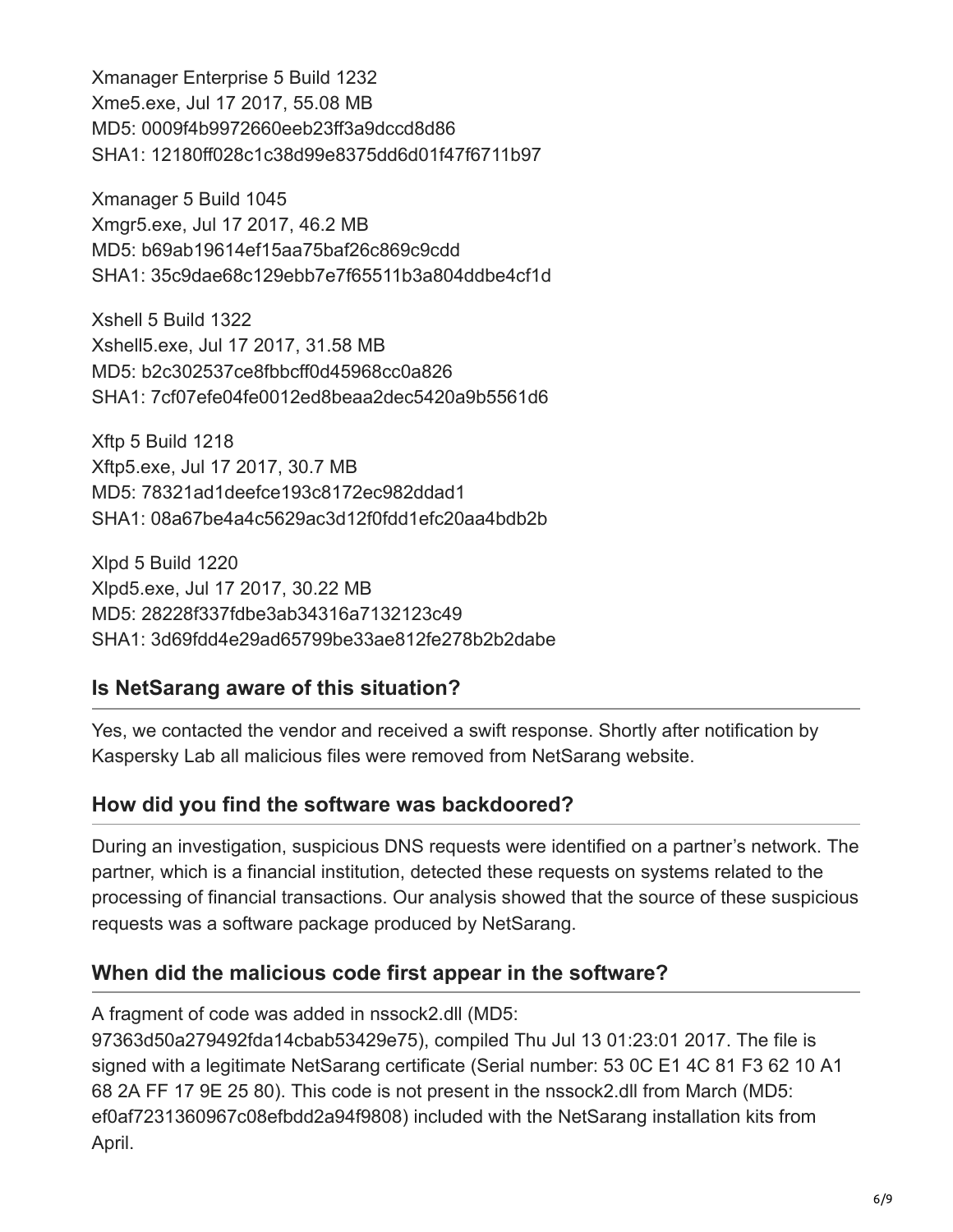All Kaspersky Labs products detect and cure this threat as Backdoor.Win32.Shadowpad.a. If for some reason you can't use an antimalware solution you can check if there were DNS requests from your organization to these domains:

- ribotgtonut[.]com
- nylalobghyhirgh[.]com
- jkvmdmjyfcvkf[.]com
- bafyvoruzgjitwr[.]com
- xmponmzmxkxkh[.]com
- tczafklirkl[.]com
- notped[.]com
- dnsgogle[.]com
- operatingbox[.]com
- paniesx[.]com
- techniciantext[.]com

#### **How do I clean any affected systems?**

All Kaspersky Lab products successfully detect and disinfect the affected files as "Backdoor.Win32.Shadowpad.a" and actively protect against the threat.

If you do not have a Kaspersky product installed, then:

- 1. Update to the latest version of the NetSarang package.
- 2. Block DNS queries to the C2 domains listed in Appendix A.

#### **What kind of companies/organizations/ are targeted by the attackers?**

Based on the vendor profile, the attackers could be after a broad set of companies who rely on NetSarang software, which includes banking and financial industry, software and media, energy and utilities, computers and electronics, insurance, industrial and construction, manufacturing, pharmaceuticals, retail, telecommunications, transportation and logistics and other industries.

#### **Who is behind this attack?**

Attribution is hard and the attackers were very careful to not leave obvious traces. However certain techniques were known to be used in another malware like PlugX and Winnti, which were allegedly developed by Chinese-speaking actors.

#### **How did the attackers manage to get access to create trojanized updates. Does that mean that NetSarang was hacked?**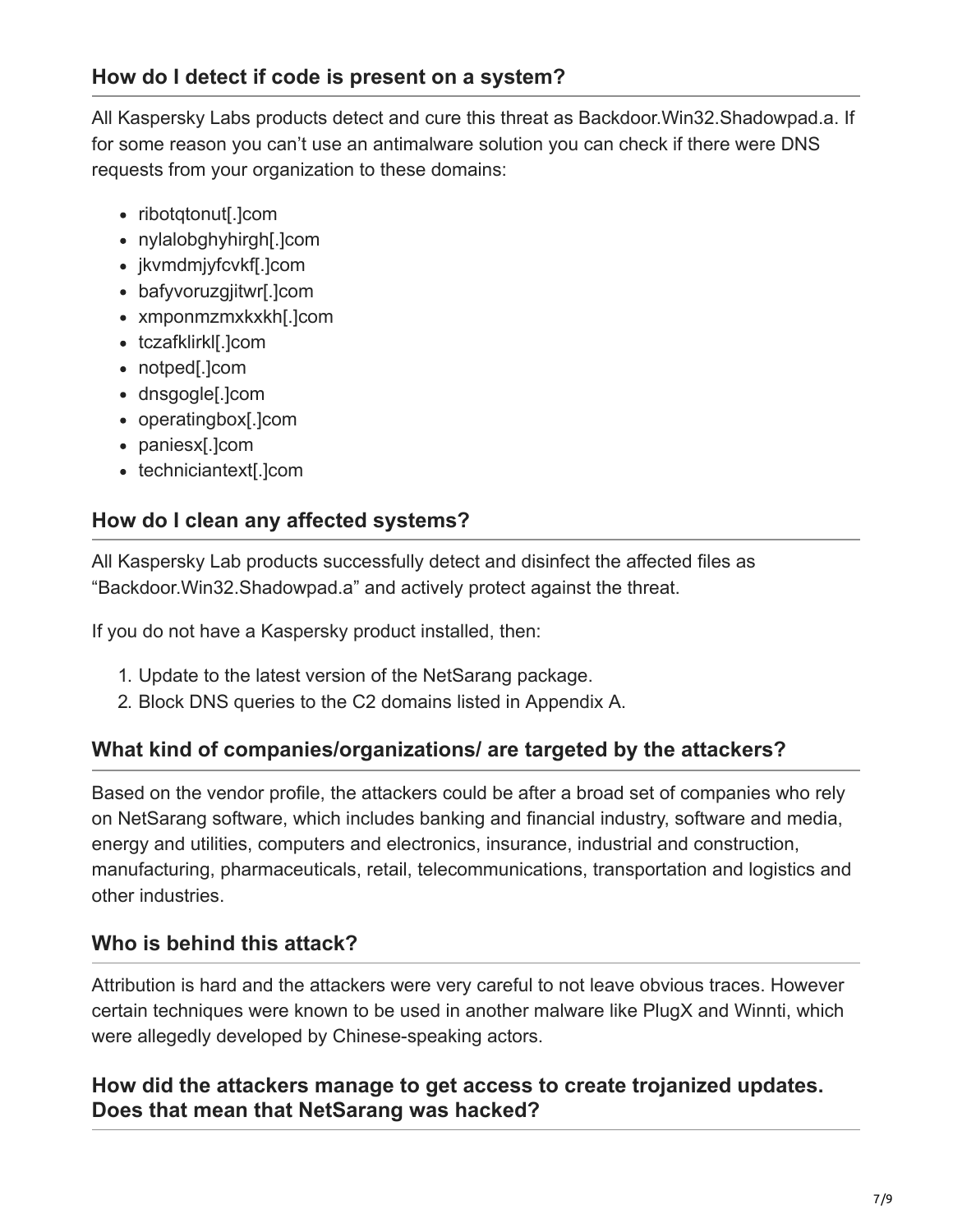An investigation is in progress, but since code was signed and added to all software packages it could point to the fact that attackers either modified source codes or patched software on the build servers.

## **Appendix A – Indicators of Compromise**

At this time, we have confirmed the presence of the malicious "nssock2.dll" in the following packages downloaded from the NetSarang site:

Xmanager Enterprise 5 Build 1232 Xme5.exe, Jul 17 2017, 55.08 MB MD5: 0009f4b9972660eeb23ff3a9dccd8d86 SHA1: 12180ff028c1c38d99e8375dd6d01f47f6711b97

Xmanager 5 Build 1045 Xmgr5.exe, Jul 17 2017, 46.2 MB MD5: b69ab19614ef15aa75baf26c869c9cdd SHA1: 35c9dae68c129ebb7e7f65511b3a804ddbe4cf1d

Xshell 5 Build 1322 Xshell5.exe, Jul 17 2017, 31.58 MB MD5: b2c302537ce8fbbcff0d45968cc0a826 SHA1: 7cf07efe04fe0012ed8beaa2dec5420a9b5561d6

Xftp 5 Build 1218 Xftp5.exe, Jul 17 2017, 30.7 MB MD5: 78321ad1deefce193c8172ec982ddad1 SHA1: 08a67be4a4c5629ac3d12f0fdd1efc20aa4bdb2b

Xlpd 5 Build 1220 Xlpd5.exe, Jul 17 2017, 30.22 MB MD5: 28228f337fdbe3ab34316a7132123c49 SHA1: 3d69fdd4e29ad65799be33ae812fe278b2b2dabe

#### **Domains:**

ribotqtonut[.]com nylalobghyhirgh[.]com jkvmdmjyfcvkf[.]com bafyvoruzgjitwr[.]com xmponmzmxkxkh[.]com tczafklirkl[.]com notped[.]com dnsgogle[.]com